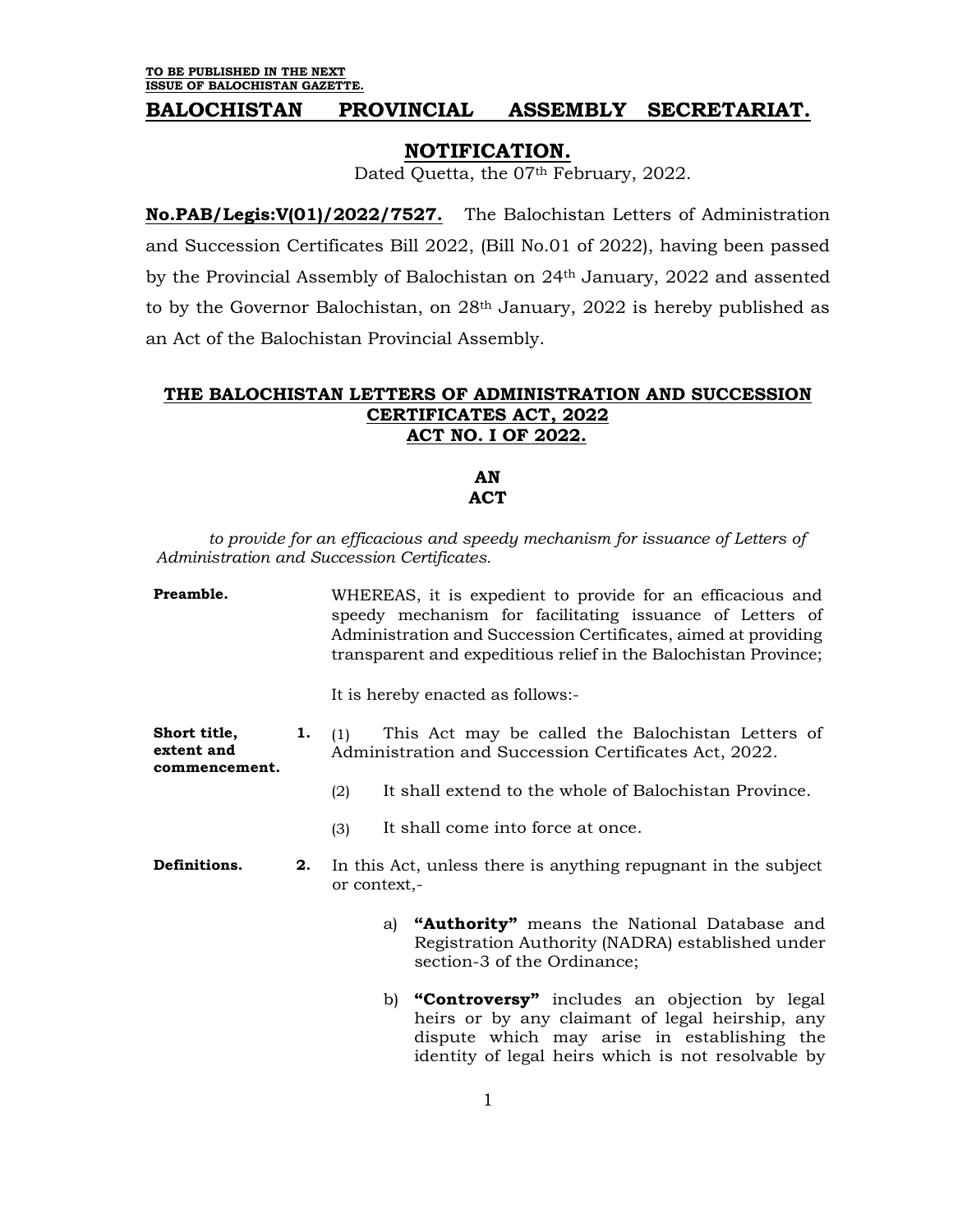the Authority or any situation, matter or event requiring adjudication or recording or evidence or where at least one of the legal heirs is a minor;

- c) **"Government"** means the Government of Balochistan;
- d) **"Legal heir"** means a person who has entitlement to a share in the property of the deceased;
- e) **"Ordinance"** means the National Database and Registration Authority Ordinance, 2000 (ORDINANCE NO. VIII of 2000);
- f) **"Prescribed"** means prescribed by rules; *and*
- g) **"Rules"** means the rules made under this Act.
- **Issuance of Letters of Administration or Succession Certificates. 3.** Notwithstanding anything contained in any other law for the time being in force, the Authority may issue Letters of Administration or Succession Certificates, as the case may be, to the legal heirs of a deceased in respect of movable or immovable property, in accordance with the Family Registration Certificate maintained by the Authority.
- **Establishment of Succession Facilitation Unit. 4.** (1) The Authority shall establish a Succession Facilitation Unit for the purpose of receipt, processing and assessment of applications for grant of Letters of Administration and Succession Certificates.

(2) For the purpose of sub-section (1), the Authority may notify any of its existing offices as Succession Facilitation Unit at such place or places as it may deem appropriate.

(3) The Authority may, from time to time, appoint officers, staff, experts, consultants, advisers and other employees, on such terms and conditions as it may deem fit, for the purpose of carrying functions under this Act.

**Function of the Succession Facilitation 5.** The Succession Facilitation Unit shall perform the following functions, namely:—

**Unit.**

a) receive applications for grant of Letters of Administration and Succession Certificates, as the case may be, from legal heirs of the deceased or their legal counsel;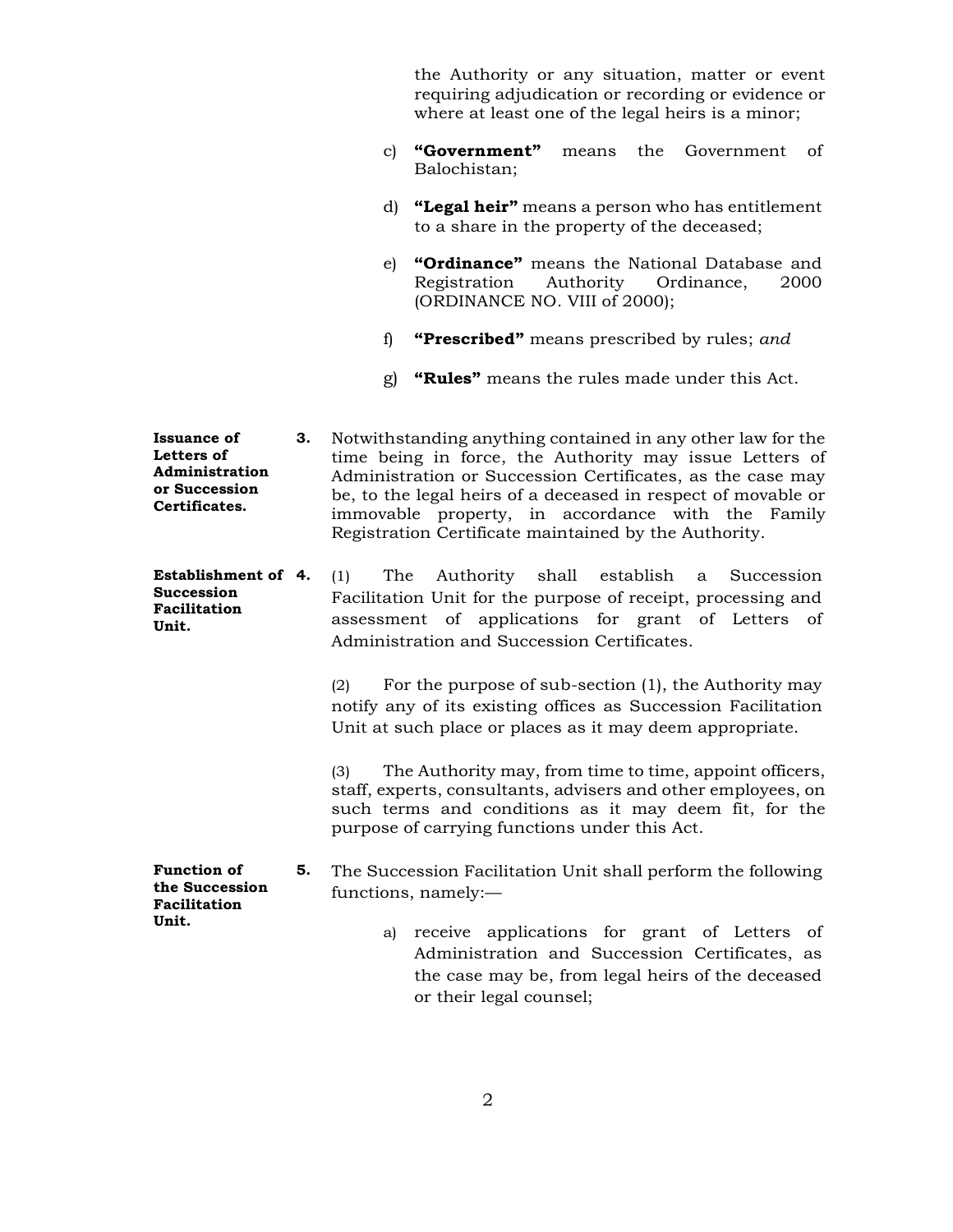- b) process and assess the applications by way of a summary enquiry as prescribed, and in case of any controversy amongst the legal heirs decline to assess the application for filing afresh before the appropriate forum in accordance with the provisions of the Succession Act, 1925 (ACT NO. XXXIX of 1925) or any other applicable Law;
- c) maintain an online portal providing for updated record of the Letters of Administration and Succession Certificates issued in the Balochistan, Province, under this Act; *and*
- d) discharge or perform such function as are incidental, ancillary or necessary for carrying out the purposes of this Act.

**6.** (1) An application for grant of Letter of Administration or Succession Certificate, as the case may be, shall be made to the Authority by the legal heirs or their legal counsel:

> Provided that the legal heirs may also authorize in the prescribed form issued by the Authority, one Amongst themselves, to act on behalf of all other legal heirs, for the purpose of filing an application under this Act.

> (2) An Application may be filed in the notified office of the Authority within whose jurisdiction the deceased ordinarily resided at the time of his death or within whose jurisdiction any property or asset of the deceased is located.

> (3) The following documents shall be appended along-with the application:-

- a) death certificate of the deceased;
- b) list of the legal heirs and copies of their computerized national identity cards;
- c) an authorization in the prescribed form by the legal heirs in favour of the applicant as provided in proviso to sub-Section (1); *and*
- d) details of movable and immovable property in respect of which the Letters of Administration or Succession Certificate is applied for.

**Application for Letters of Administration or Succession Certificates.**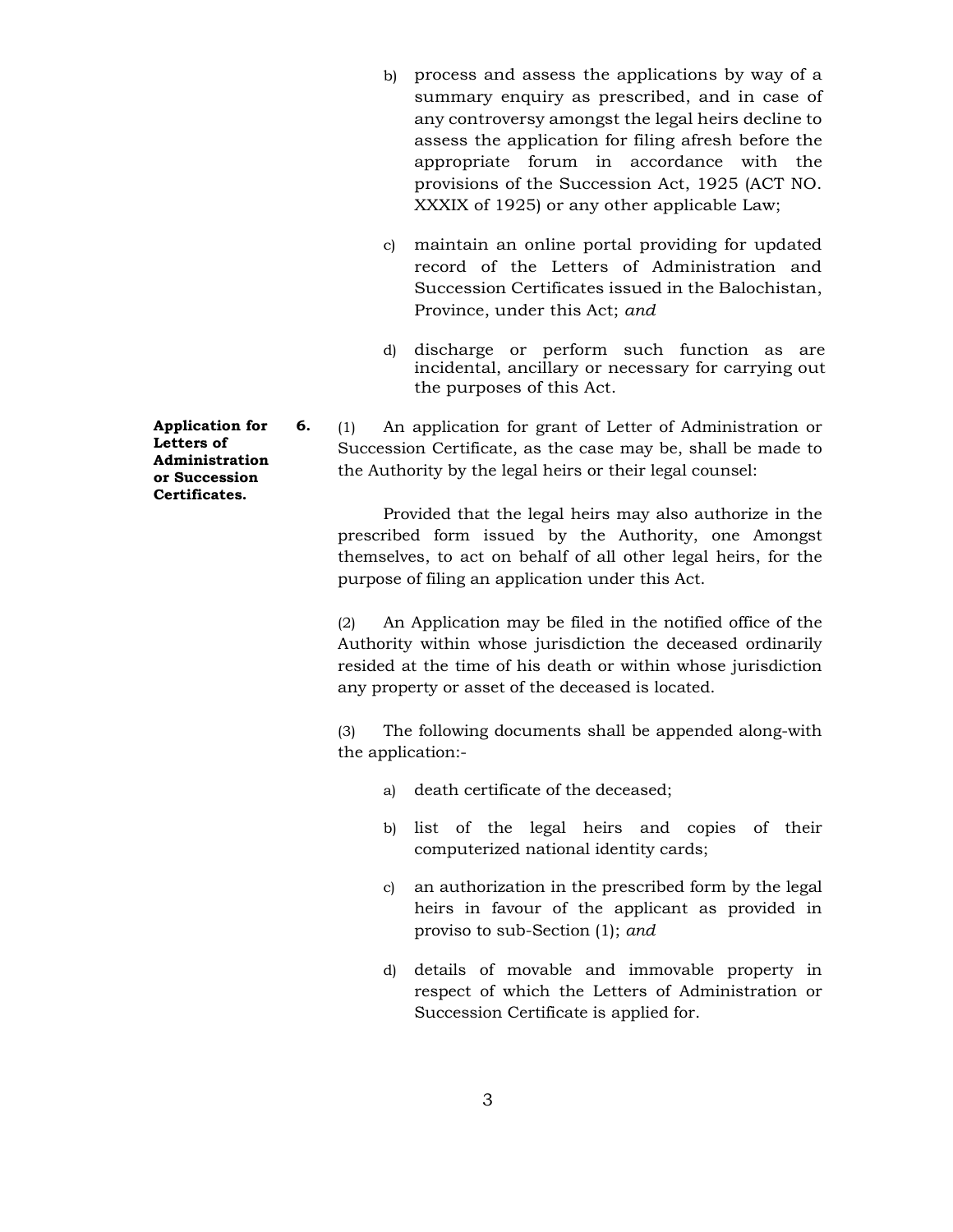(4) Within fourteen (14) days of the receipt of the application, a notice to the general public shall be published on an web portal to be maintained by the Authority and one notice each in English and Urdu language daily newspaper of wide circulation.

(5) where no objection or claim is received within fourteen days of the publication of notice, the Authority shall, in any of its notified office, obtain the bio-metric verification of the applicant and all the legal heirs:

Provided that where bio-metrics of a legal heir is not verified, the Authority may require him to appear in person before the Authority on a date fixed by the Authority:

Provided further that the Authority may resort to any other modern device with a view to satisfying itself as to the identity of any legal heir.

**Explanation**.- The bio-metric verification can be undertaken at any notified office within Pakistan or abroad.

(6) Upon satisfactory completion of the codal formalities mentioned in this section, the applicant shall appear before the Authority on a date fixed by it, whereafter the Authority shall issue the Letter of Administration or Succession Certificate, as the case may be, in favour of all legal heirs of deceased with details of their respective shares as provided in the personal law of such legal heirs:

Provided that all the codal formalities shall be completed and Letter of Administration or Succession Certificate, as the case may be, shall be issued by the Authority within fourteen days after the notice period mentioned under sub-section (5) has elapsed.

(7) The Letters of Administration or Succession Certificates issued under this Act shall have the same effect as if the same have been issued under the Succession Act, 1925 (ACT NO. XXXIX of 1925).

**7.** Letters of Administration and Succession Certificates shall be issued in the forms prescribed by the Authority.

**Forms of Letters of Administration and Succession Certificates.**

**Objection to the Letters of Administration and Succession Certificates. 8.** Any person objecting to Letters of Administration or Succession Certificates, as the case may be, after the issuance of the Letters of Administration or Succession Certificates by the Authority, may seek remedies available